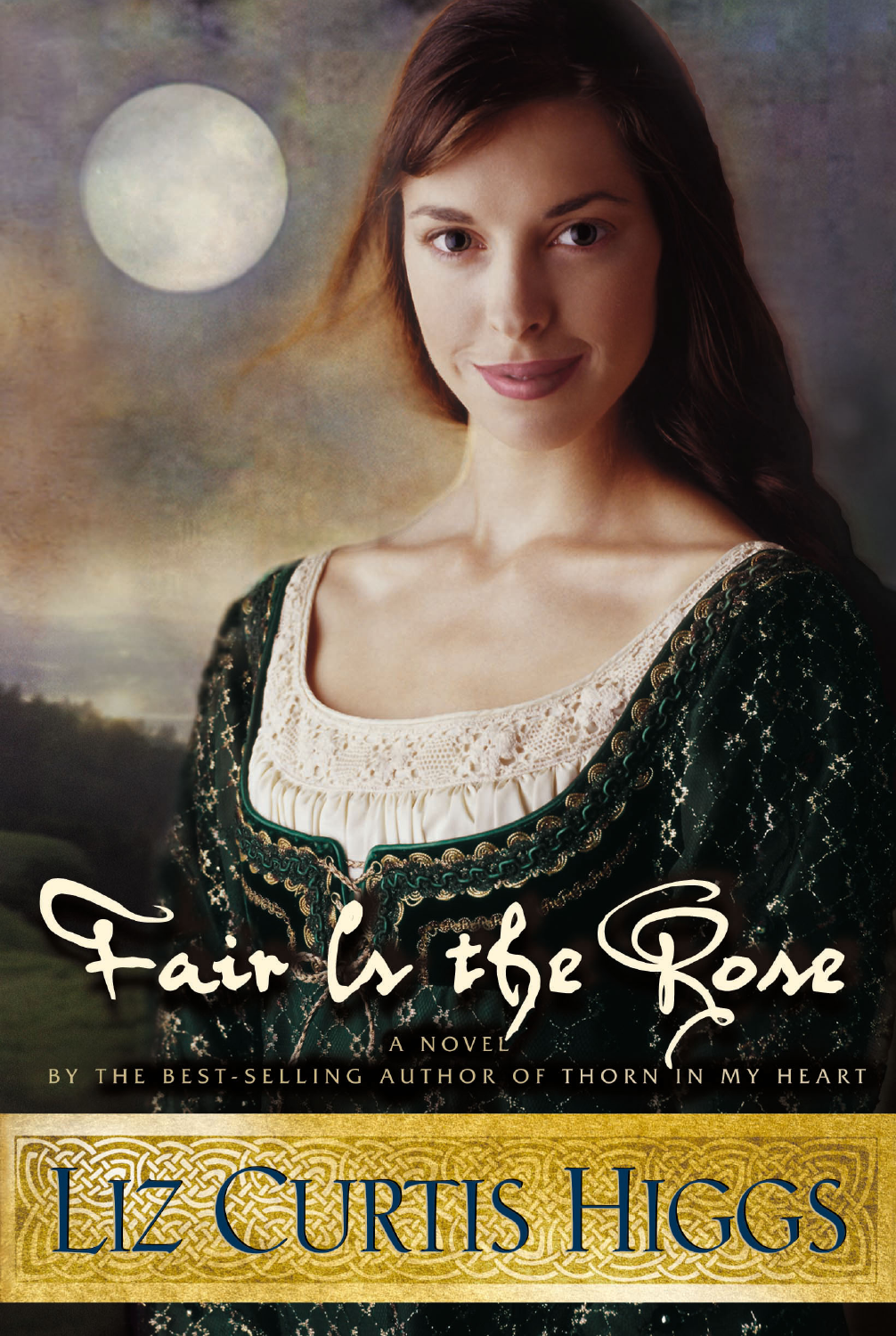Fair les the Rose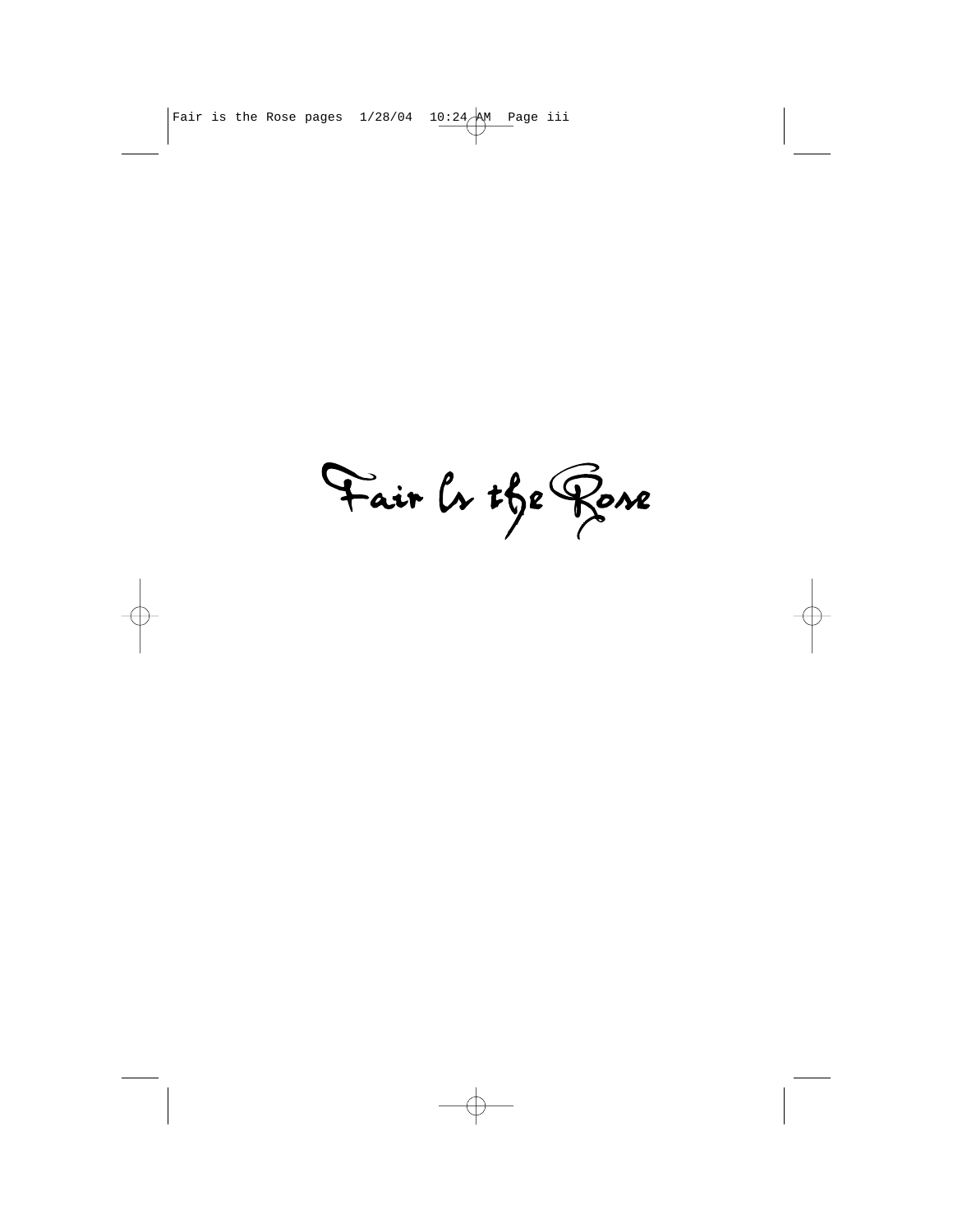

Fair le the Rose

## LIZ CURTIS HIGGS

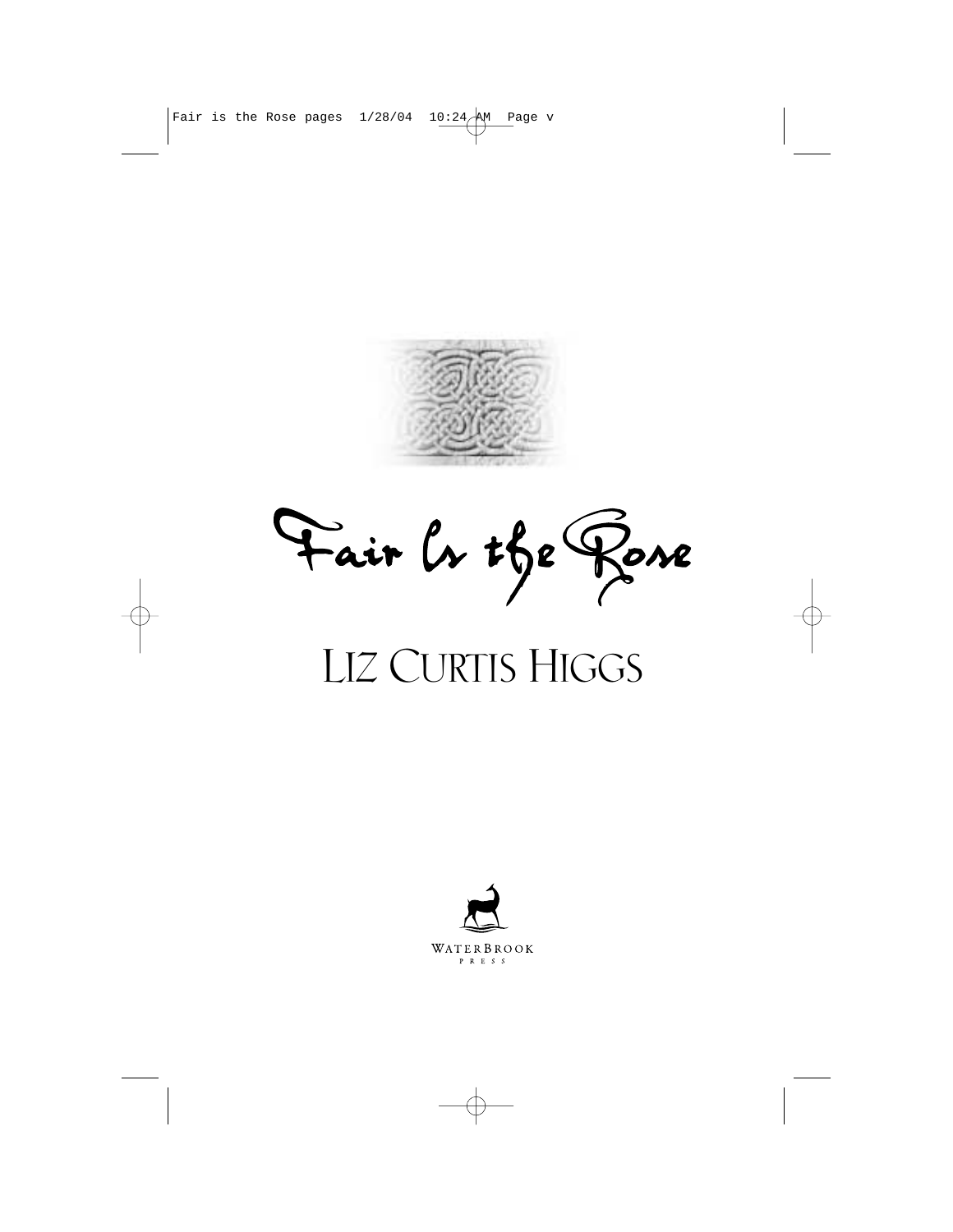Excerpted from Fair is the Rose by Liz Curtis Higgs Copyright © 2004 by Liz Curtis Higgs. Excerpted by permission of WaterBrook Press, a division of Random House, Inc. All rights reserved. No part of this book may be reproduced or reprinted without permission in writing from the publisher.

FAIR IS THE ROSE PUBLISHED BY WATERBROOK PRESS 2375 Telstar Drive, Suite 160 Colorado Springs, Colorado 80920 *A division of Random House, Inc.* 

All Scripture quotations are taken from the *King James Version* of the Bible.

The characters and events in this book are fictional, and any resemblance to actual persons or events is coincidental.

ISBN 1-57856-127-2

Copyright © 2004 by Liz Curtis Higgs

All rights reserved. No part of this book may be reproduced or transmitted in any form or by any means, electronic or mechanical, including photocopying and recording, or by any information storage and retrieval system, without permission in writing from the publisher.

WATERBROOK PRESS and its deer design logo are trademarks of WaterBrook Press, a division of Random House, Inc.

Library of Congress Cataloging-in-Publication Data

Higgs, Liz Curtis.

Fair is the rose / Liz Curtis Higgs.

p. cm.

ISBN 1-57856-127-2

1. Scotland—History—18th century—Fiction. 2. Triangles (Interpersonal relations)—Fiction.

3. Inheritance and succession—Fiction. 4. Brothers—Fiction. 5. Sisters—Fiction. I. Title. PS3558.I36235F35 2004

813'.54—dc22

2003025341

Printed in the United States of America 2004—First Edition

10 9 8 7 6 5 4 3 2 1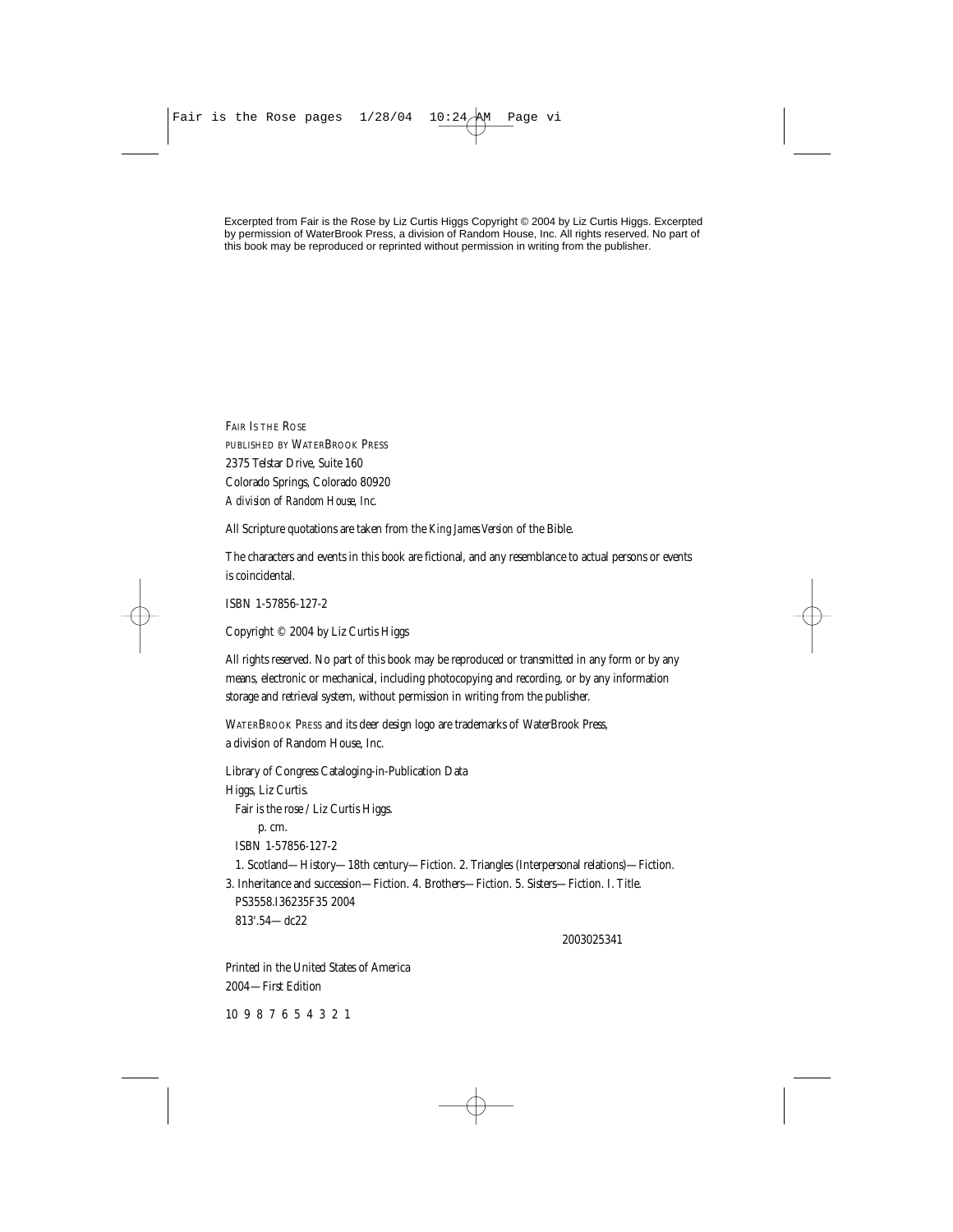*To Matt and Lilly Higgs, the two best encouragers a mother could hope for. Your incredible support makes my writing life possible. I love you with all my heart.*

> *To Bill Higgs, for everything.*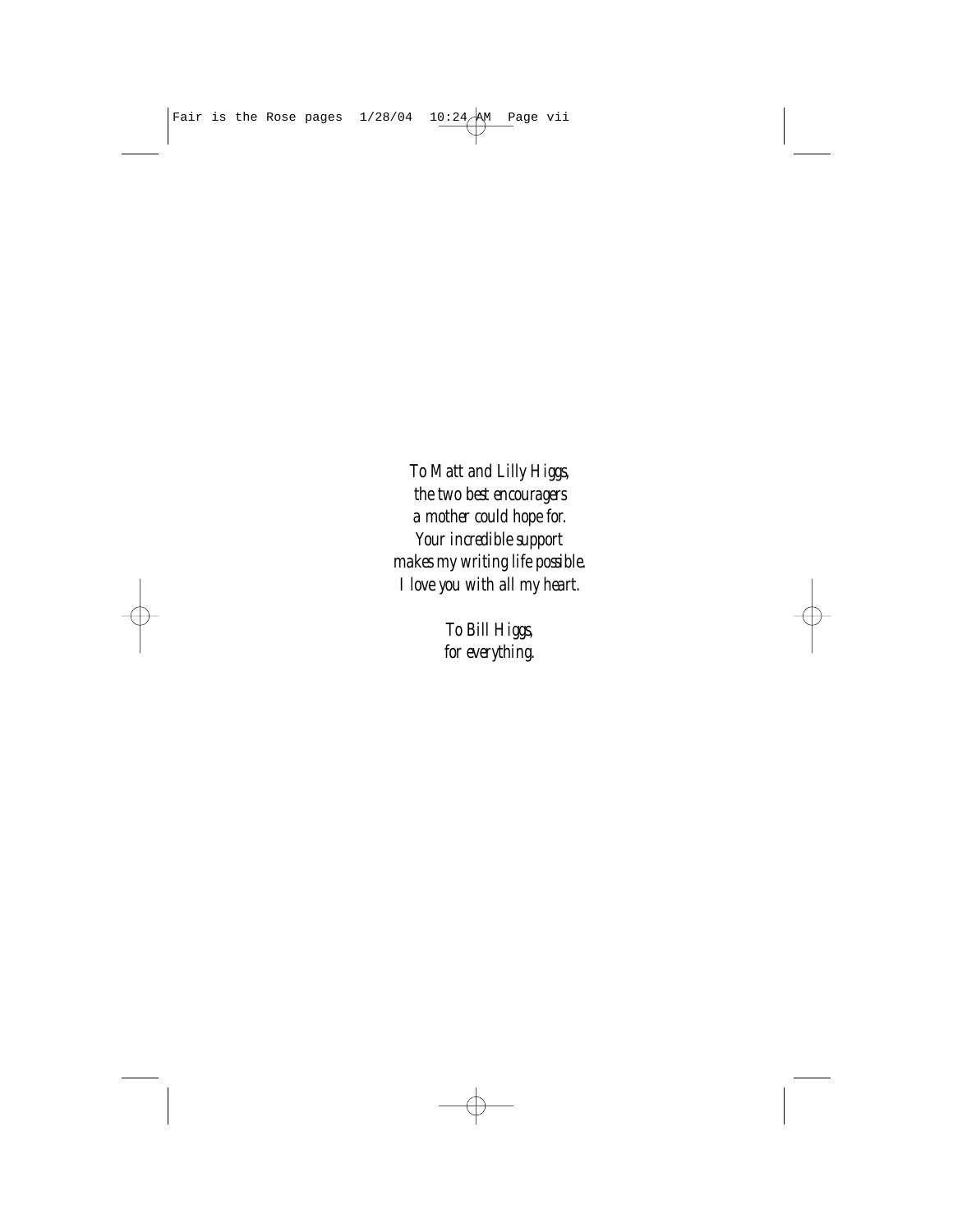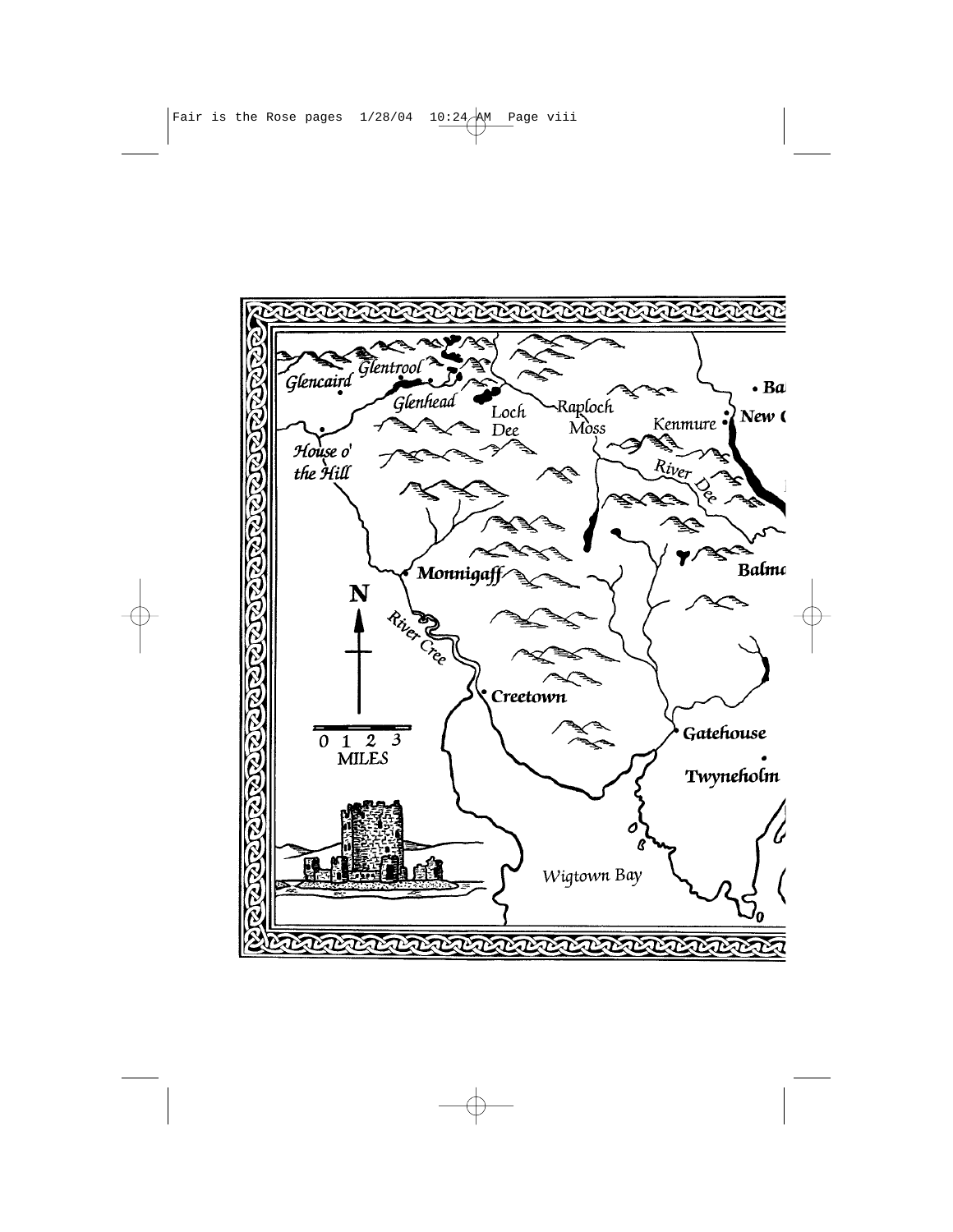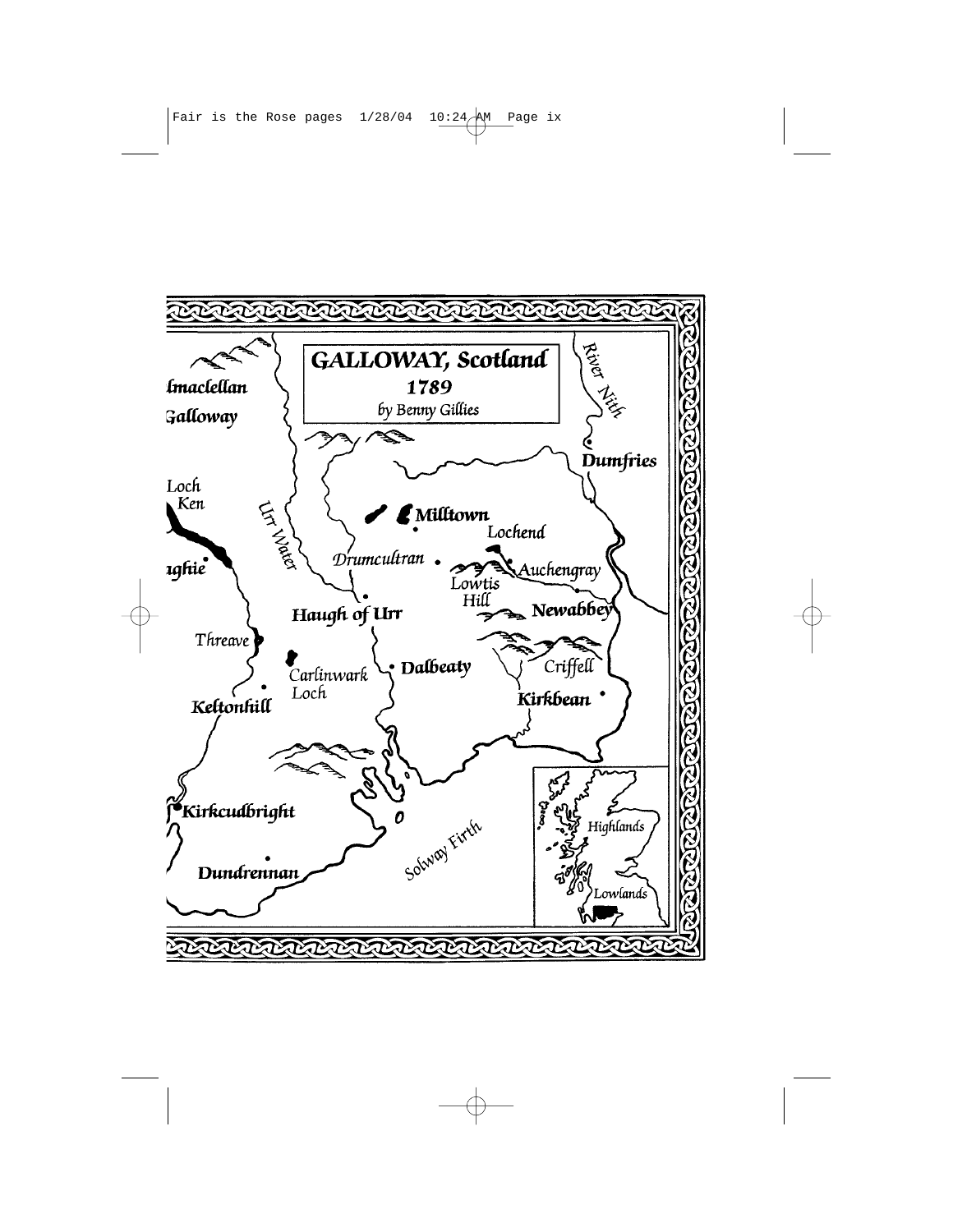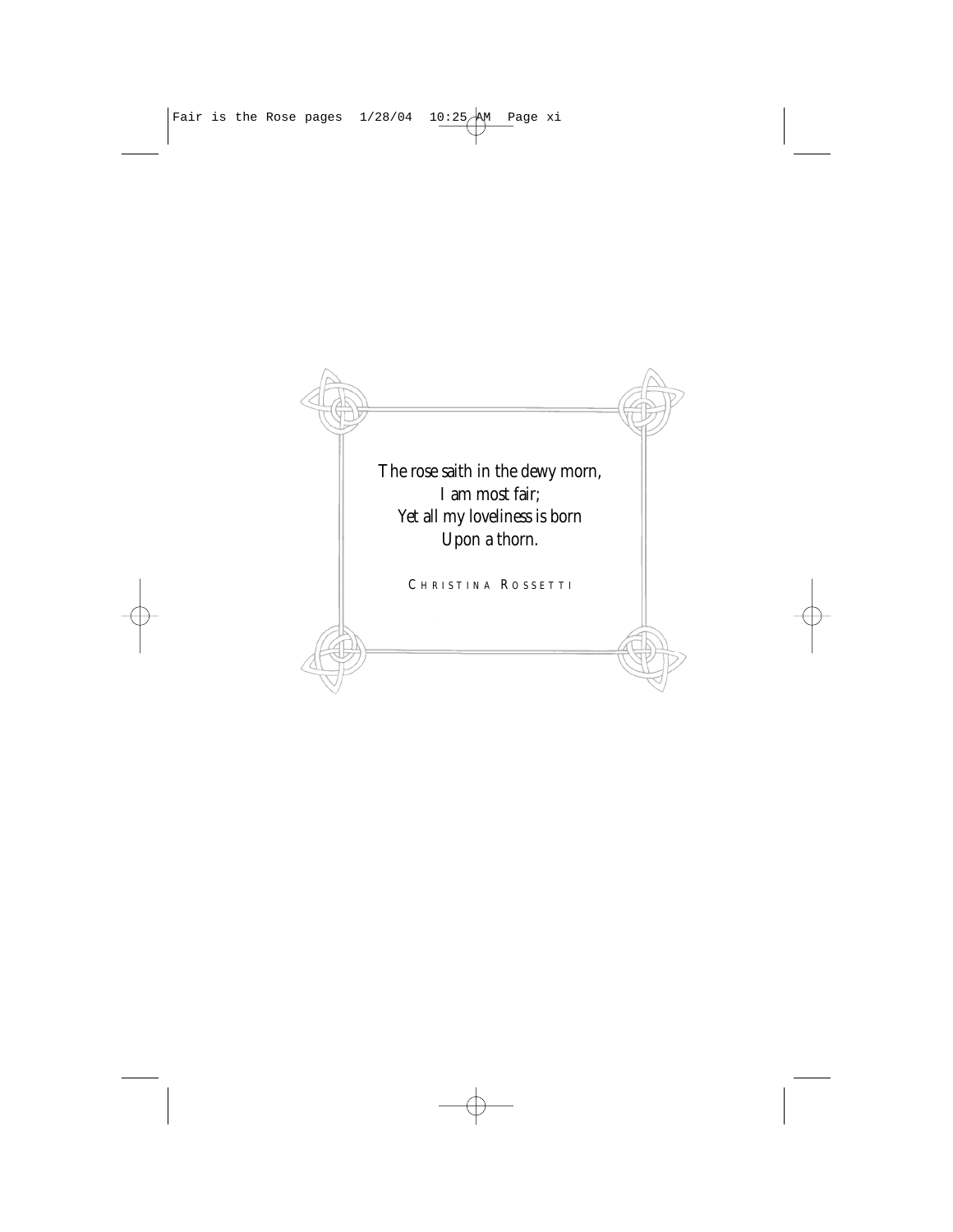## One

Never wedding, ever wooing, Still a lovelorn heart pursuing, Read you not the wrong you're doing In my cheek's pale hue? THOMAS CAMPBELL

> *Newabbey Parish Manse* October 1789

Rose McBride pressed her back against the paneled wall, her gaze<br>fixed on the man kneeling by her sister's bedside. She could not see Jamie McKie's face at that late hour. Only his sleek brown hair, tied at the nape of his neck, and his favorite blue waistcoat, crumpled from a long day of waiting for his son to be born. Moments after the child had made his entrance into the world, Jamie had appeared in the birthing room and sent her heart spinning.

He'd not come to see *her,* but Rose would see her fill of *him.* Aye, she would.

A peat fire burned low in the grate, barely warming the chilly room. The minister's spence served as a parlor during the day and as a bedroom and study in the evening. 'Twas the last place her sister had expected to give birth; when her labor had started in the middle of services, Leana had had little choice. Though Rose's knees ached from crouching in the same position for several minutes, she dared not move and risk discovery. Her beloved Jamie had yet to spy her hiding behind the high-backed chair in the darkest corner. She intended to keep it that way.

Now he was leaning toward her sister, Leana. Touching her hand, then caressing his son's wee head. The catch in his voice said more than his words. "Leana, will you forgive me?"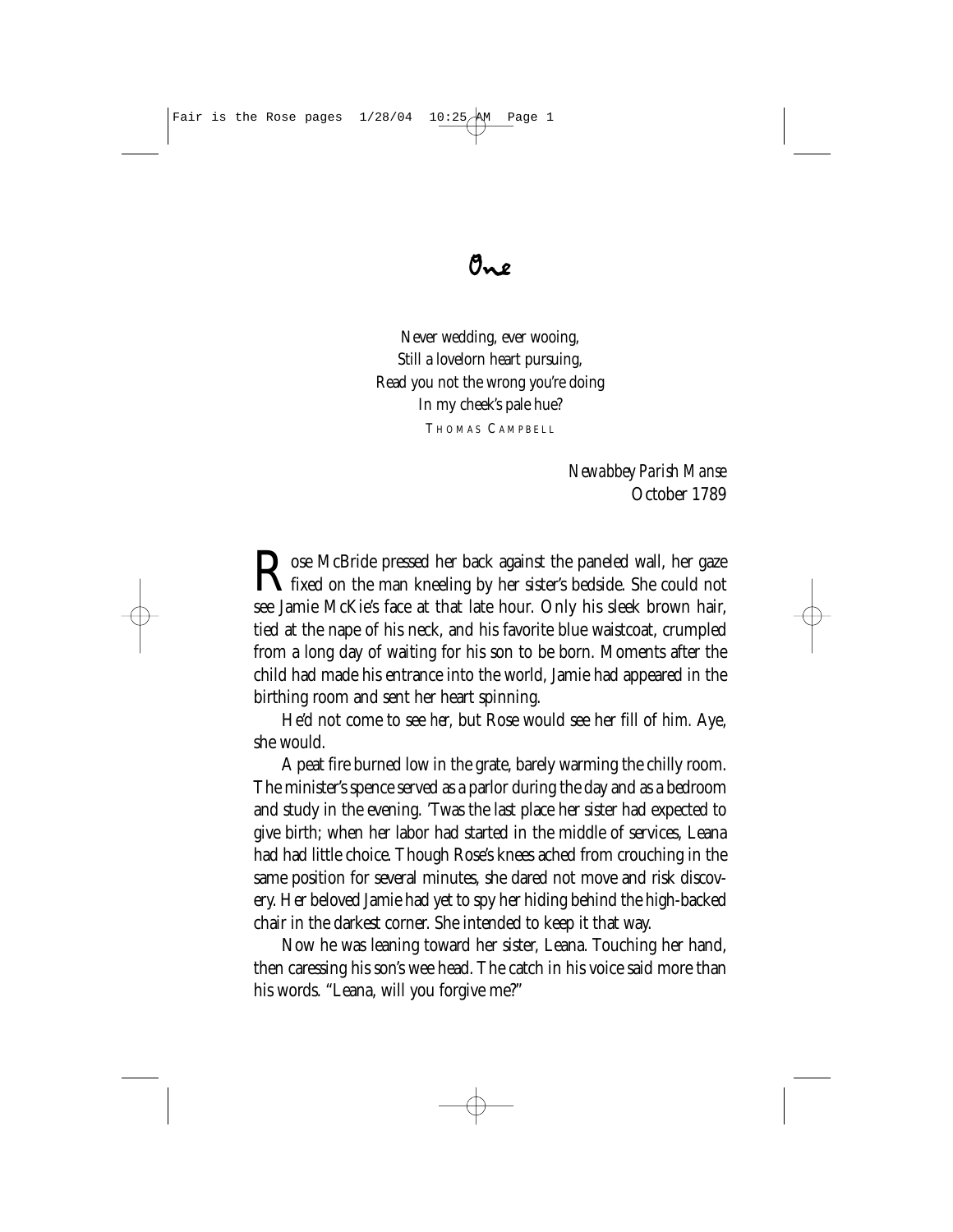*Nae!* Rose bit down on her lower lip, fighting tears. *'Tis Leana's fault, not yours, Jamie.*

She could not hear the whispered words that followed, but her eyes told her more than she wanted to know. Leana brushed aside her damp blond hair and put the babe to her breast while Jamie stood gazing down at her, his growing fondness for Leana palpable even from a distance. Rose averted her gaze, though the tender image lingered. Why, oh, why hadn't she left the room with the others?

All at once they both laughed, and Leana's voice carried across the room. "One has found a way to come between us."

Rose swallowed hard. Did Leana mean the babe…or her?

"Nothing will come between us again," Jamie said firmly.

*He means me.* Rose clutched the back of the chair, feeling faint. Why would he say such a thing? *You love me, Jamie. You* ken *you do.* 

Jamie entreated her sister with words no woman could resist. "Will you give me a chance to prove myself to you?"

*Prove yourself ? Oh, Jamie.* Rose sank to the floor on her knees, not caring if they heard her, not caring if she drew another breath. Jamie, the handsome cousin who had kissed her that very morning, was prepared to put her aside like a dish of half-eaten pudding.

"We shall begin again," she heard her sister say. "Now then, tell me about your dream."

"So I will." A chair scraped against the wooden floor.

Much as Rose tried to resist, Jamie's voice, low and familiar, drew her like smoke to a flue. He spun a far-fetched story about the night he left his home in Glentrool and slept on a stony cairn among the crushed berries of a leafy Jacob's ladder plant. Then he dreamed of a mountain, he said, taller than any in Galloway and bright as a full moon in a midnight sky. Winged creatures moved up and down the mountainsides like stairsteps, and a voice roared like the sea.

"What did this…this *voice* tell you?" Leana asked.

When Jamie did not respond, Rose shifted to see him better, her curiosity aroused. In a twelvemonth, Jamie had not mentioned such a dream to her.

"Leana, it was a voice like no other. Wondrous. And *frichtsome.*The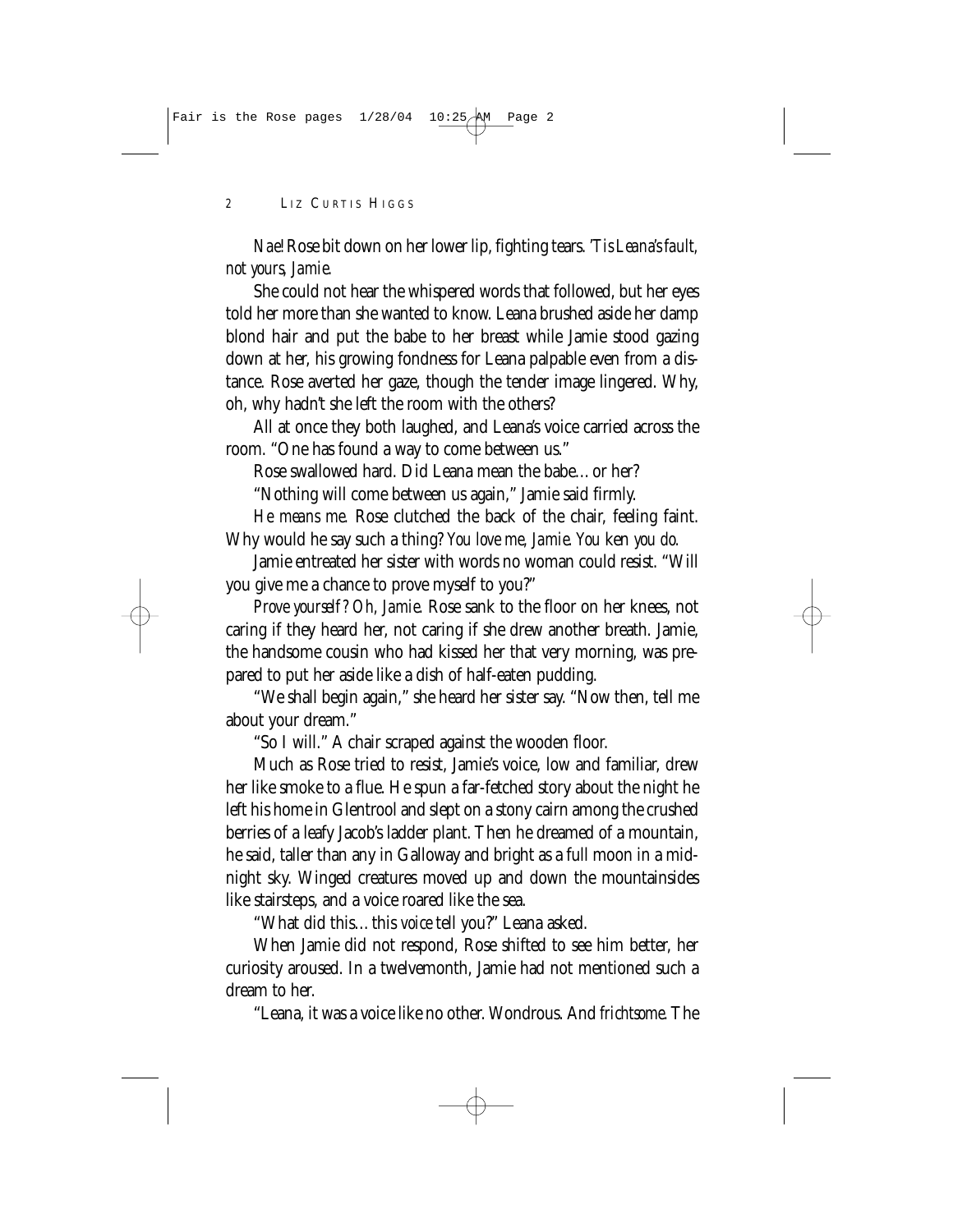words clapped like thunder: 'Behold, I am with you wherever you go. I will never leave you.'"

Leana gasped. "But, Jamie—"

"Aye, lass. The same words you whispered to me on our wedding night."

*Nae!* Rose pressed her hands to her ears at the very moment a sharp knock sounded at the door. Startled, she fell forward with a soft cry, her hiding place forgotten.

Leana's voice floated across the room. "Who's there, behind the chair?"

Rose drew back, her heart pounding beneath her stays. But it was too late. Taking a long, slow breath, she stood to her feet and did her best to look penitent.

The peat fire lit Jamie's astonished face. "Rose?"

Shame burned her cheeks. Before she could find words to explain herself, the door creaked open, and the coppery head of their housekeeper, Neda Hastings, appeared.

"Leana, I've come *tae* see ye get some rest…" Neda's words faded as she caught sight of Rose. "There ye are, lass! I *thocht* ye'd wandered off tae the kitchen."

"Nae." She could not look at Jamie. "I…I wanted to see…the baby."

"Come, dearie," Leana murmured, stretching out her hand. "You had only to ask."

Gathering her skirts and her courage about her, Rose crossed the wooden floor to Leana's bedside, barely noticing the others as her gaze fell on the tiny bundle in Leana's arms. "Isn't he a dear thing?" While Leana held back the linen blanket, Rose smoothed her hand across Ian's downy hair, as rich a brown as Jamie's own. " 'Tis so soft," she whispered. Had she ever touched anything more precious? His little head fit perfectly within the cup of her hand.

"Would you like to hold him, Rose?"

Her breath caught. "Might I?" She bent down, surprised to find her arms were shaking. She'd held babies before, but not this one. Not Jamie's. "Ohh," she said when Leana placed the babe in the crook of her arm. "How warm he is!"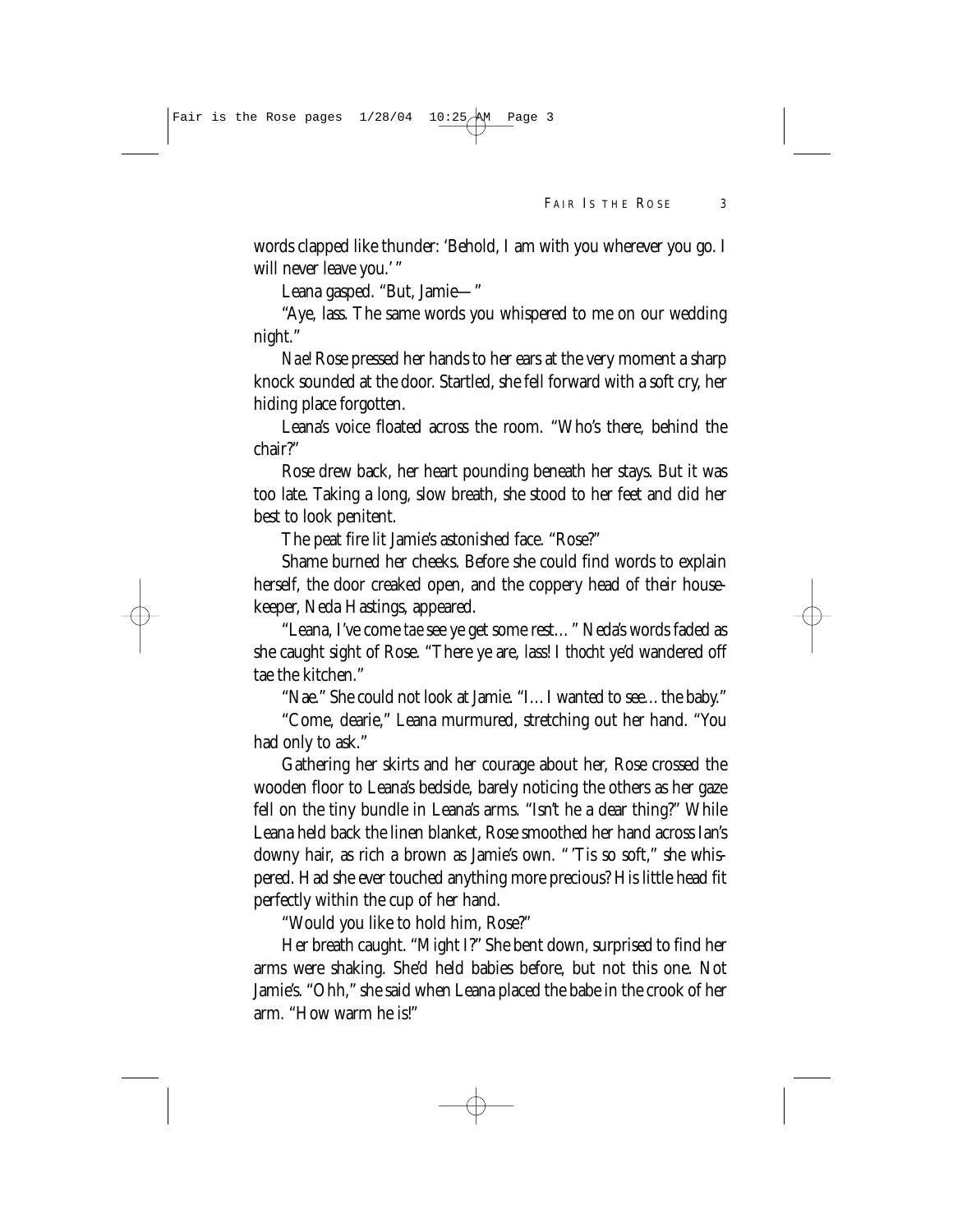Rose held Ian close and bent her head over his, breathing in the scent of his skin, marveling at how pink he was. And how small. Deep inside her a longing stirred to life, as if some unnamed desire had waited for this moment to arrive. All of her sixteen years Rose had feared motherhood; the miracle in her arms put such foolish concerns to rest. Her mother had died in childbirth, yet Leana had lived, and so had her babe. "My own nephew," Rose said gently, stroking his cheek. "Ian James McKie."

No wonder Jamie was enchanted. Leana was not the one who'd stolen Jamie's heart this night; it was Ian, his newborn son.

Neda came up behind her, resting her hands on Rose's shoulders, peering round her to look at the babe. "Ye'll make a fine *mither* someday. Suppose ye *gie* Ian back tae yer sister afore he starts to *greet.*"

"Aye." Rose did as she was told, chagrined at how cool and empty her arms felt.

"The *auld* wives say," Neda cooed, tucking Leana's bedcovers in place, "the child that's born on the Sabbath day is blithe and bonny and good and gay. Isn't that so, Mr. McKie?"

Jamie smiled down at his son. "Ian is all those things."

When Jamie lifted his head, Rose looked into his eyes, hoping she might find his love for her reflected there. "I'm sorry, Jamie. For hiding in the corner."

"No harm was done, Rose." His steady gaze confused her. Was he glad she was there? Or eager for her to leave?

Neda picked up the candle by the bed and waved it toward the door. "Go along, lass. And ye as well, Mr. McKie. Leana needs a bit *mair* care and a *guid* deal o' sleep. We'll bring yer wife and babe *hame* tae Auchengray soon."

Rose took her leave, pretending not to notice as Jamie bent down to kiss her sister's hand, then her brow, then her mouth, where he tarried longer than duty required. *Oh, Jamie.* Had his affections shifted so quickly? In a day? In an hour? Rose closed the door behind her, shutting out the worst of it. Her empty stomach squeezed itself into a hard knot, even as her chin began to wobble. She would not cry. She would *not.*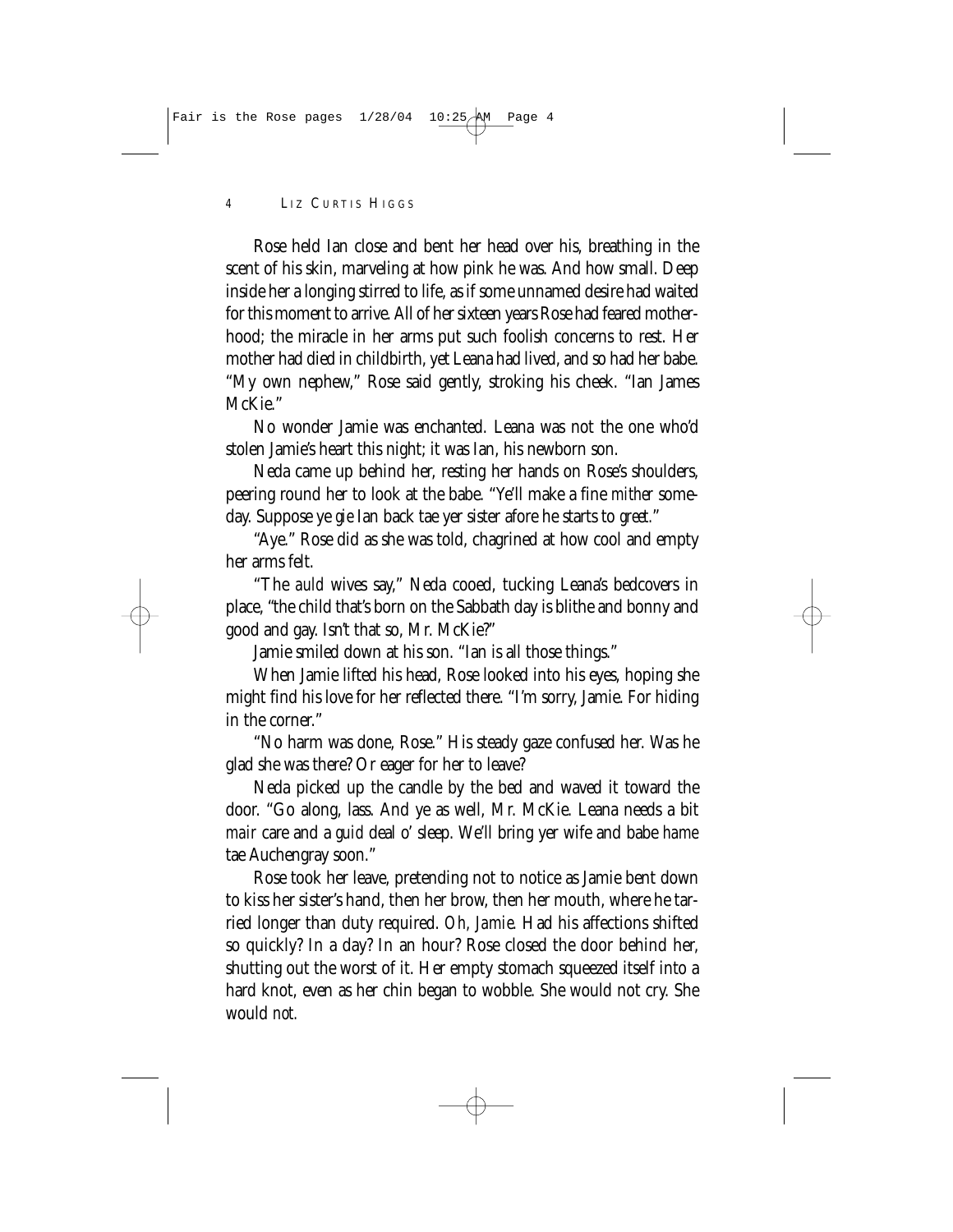The hall was pitch-black, the last of the candles snuffed out by the thrifty minister's wife, who'd shooed her household off to bed an hour ago. Rose halted, unsure of her way in the darkness. Was that her green cloak hanging near the door or someone else's? She would need its thick woolen folds for the journey home.

Behind her the spence door shut with a faint click of the latch. "Rose?"

*Jamie.* She could not bring herself to answer him, though she sensed him closing the distance between them, his footsteps echoing in the empty hall. His hand touched her waist. "Rose, you must understand…"

"I do understand." Her voice remained steady while the rest of her trembled. "Now that she has given you a healthy son, Leana is the one you love."

"Nae, Rose." Jamie grasped her elbow and spun her about. The heat of his fingers penetrated the fabric of her gown, and his eyes bored into hers. "To my shame, I do not love Leana. Not yet." He lowered his voice, tightening his grip on her arm. "But I will learn to love your sister. By all that's holy, I must, Rose. She is my wife, the mother of my son, and—"

"And she loves you."

He dared not disagree, for they both knew it was true. "Aye, she does."

"Well, so do I." Swallowing her pride, Rose reached up to caress his face, reveling at the rough feel of his unshaven skin. "And you love me, Jamie. You told me so again this morning, you said—"

"Things I should not have said on this or any other Sabbath." Jamie turned away, releasing his hold on her. "Something happened this day, Rose."

"Aye. Your son was born—"

"Before that, I mean. I had a discussion with Duncan." He hung his head. "More like a confession."

"Duncan, you say?" Neda's husband, the overseer of Auchengray, was a good man and kind. But unbending when it came to certain matters. "Whatever did you confess to him?"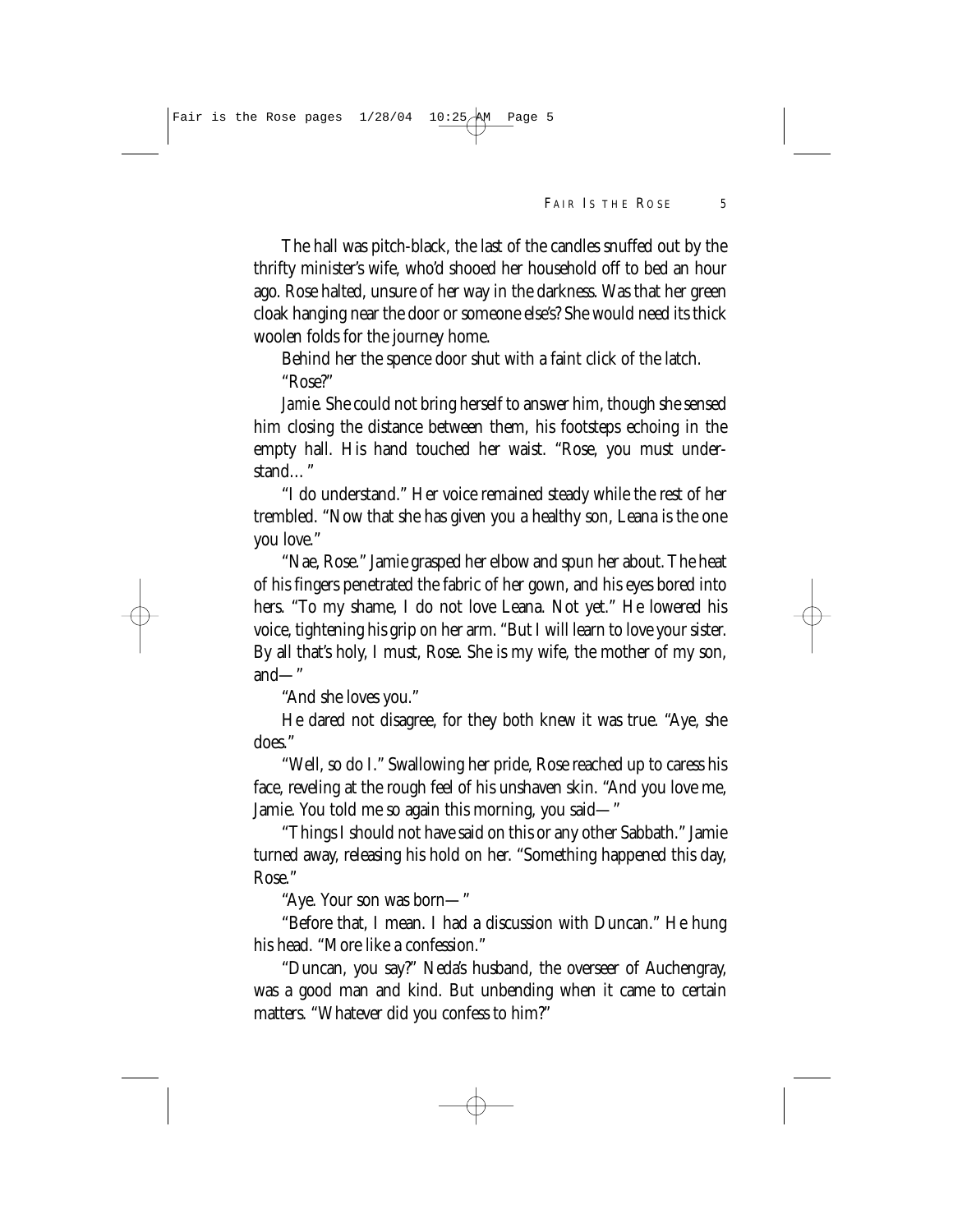"The truth." The relief on Jamie's face was visible even in the dim entrance hall. "I promised Duncan…nae, I promised God that I would be a good husband to Leana and a good father to Ian. I must keep that promise now. You ken I must." He stared down at the flagstone floor, his voice strained. "Let me go, Rose. Please."

"Let you *go?*" Her throat tightened. "But, Jamie, I love you. After all we've been through, how can you ask such a thing of me?"

"Because you love your sister."

She cringed at the reminder. "Not as much as I love you."

Jamie looked up. "You've loved her longer though. Every day of your life."

"Not this day," Rose protested, though they both knew she didn't mean it. Hour after hour she'd held Leana's hand, pleading with her not to die, praying for her with Neda and the others. Aye, she loved her sister. But she loved Jamie as well. How could she possibly let him go?

He took her hand and led her toward the hall bench, pulling her down onto the wooden seat next to him. "Rose…" His voice was as tender as she'd ever heard it. "I saw you with Ian. You were born to be a mother. And someday you will surely be one. But first you must find a husband of your own."

"*Please,* Jamie!" Did he not understand? Did he not *see?* "*You* should have been my husband. And Ian my son—"

*"Nae!"* He fell back against the wall with a groan. "I beg you, do not say such things, Rose. 'Tis too late for all of that. God in his mercy has forgiven my unfaithful heart, and I will not disappoint him—or Leana—again."

Her heart sank. "Instead you will disappoint me."

"Aye, it seems I must." Jamie turned toward her, his face a handbreadth away. "Forgive me, darling Rose. You were my first love; I cannot deny it."

*His first love. But not his last.* She closed her eyes. He was too near.

"I may never care for Leana as I have for you. But I must try. Don't you see?"

"I…" She could hold back her tears no longer. "I only see that you don't want me."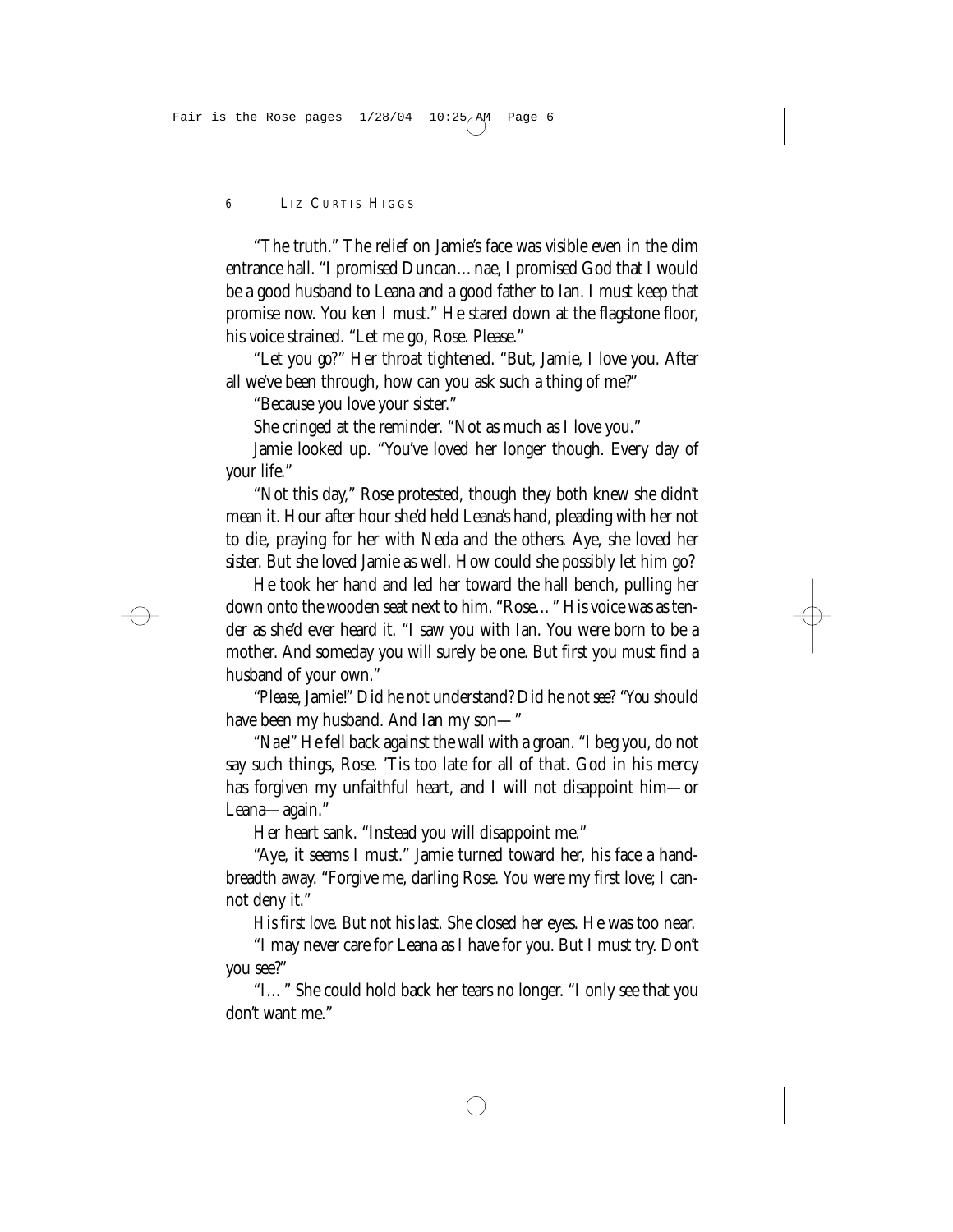"As my cousin, always. But not as my wife." His grip tightened. "You must let me go, Rose. For Ian's sake."

She stood, tugging her hands free to wipe her cheeks, looking away lest he see the sorrow in her eyes. "You ask too much of me, Jamie. You ask…too much." She fled for the front door, stopping long enough to fling her cloak over her shoulders before disappearing into the fogshrouded night.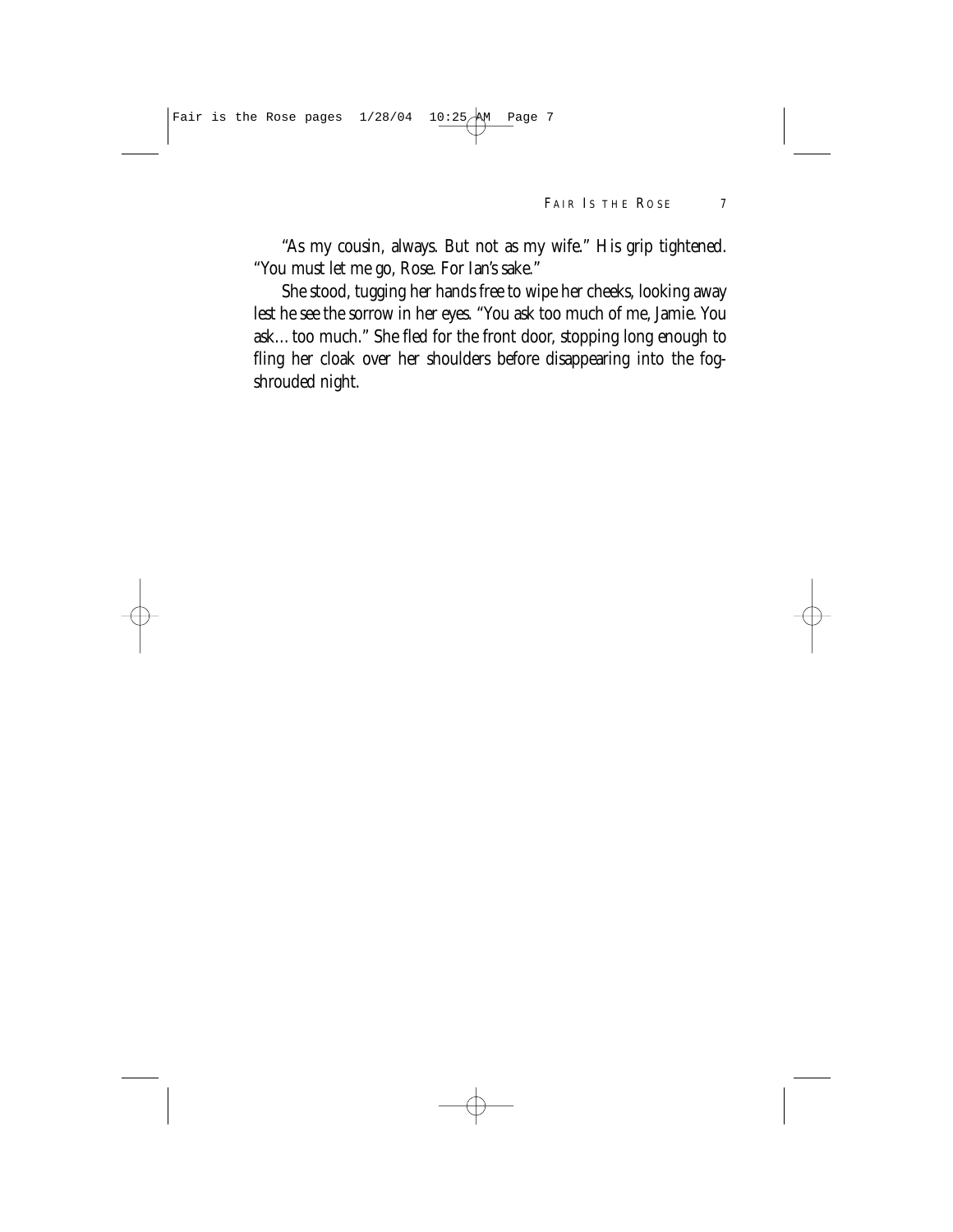Two

Of all the joys that lighten suffering earth, what joy is welcomed like a newborn child? CAROLINE SHERIDAN NORTON

Leana clutched the babe to her breast and sank deeper into the<br>heather mattress, realizing she'd used the last of her energy making Jamie feel welcome by her bedside. How attentive he'd been, with his gaze fixed on hers and his constant touches, gentle but firm, as though he were at last laying claim to his wife and child. *Please God, may it be so!* Jamie was gone to Auchengray now, leaving naught behind but his scent on Ian's linen blanket. She smiled, remembering his response when she'd worried over how she must look after her travail: *You look like the mother of my son.*

*Mother.* It was too much to take in all at once. The blessing and responsibility of her new role drifted down onto her shoulders like an invisible mantle from on high. "Mother," she whispered.

Neda's freckled brow knotted with concern. "Ye miss her, I ken."

"Aye." A shadow fell across Leana's heart. "Though 'twas not my mother I was thinking of just now."

" 'Tis yer own duties that fill yer thoughts then. *Weel* and guid. Ye've no need o' *unheartsome* notions on this blithe day." Neda steadied the pitcher as she poured hot water into a shallow porcelain basin, tipping her head away from the rising steam. Her features remained unlined despite her fifty-odd years, but the slump of her shoulders bespoke her age well enough. " 'Tis a shame yer mither did not live tae see this *granbairn* o' hers. Agness McBride would be mair than pleased *wi'* her daughter's labors." She put aside the pitcher, then soaked a small square of rough linen in the water and wrung it out with hands that stayed chapped and red no matter the season. "Ye did *verra* well, lass." Wiping Leana's forehead, then her cheeks, she added with a chuckle, "Born on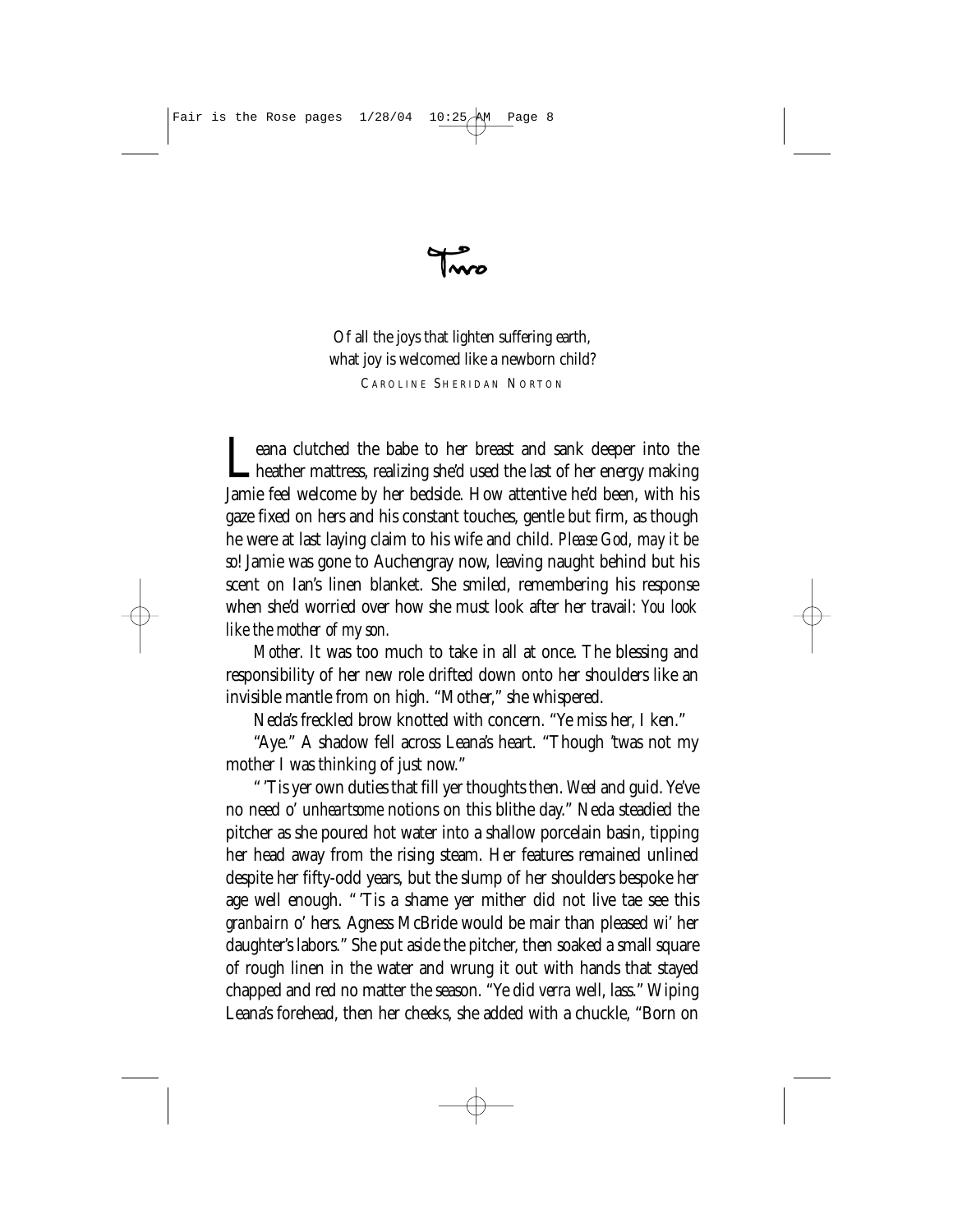a Sabbath *nicht* in a parish manse, yer son is bound tae be a minister someday."

"Aye, perhaps." Leana tipped her chin as the wet cloth swept round her face, which had grown fuller in the last few months. If only she had Rose's lithe neck! But Leana resembled their mother, a broad-cheeked, fair-haired Scotswoman, who had died giving birth to Rose sixteen years past. In her stead, Neda had offered a mother's calming presence and caring touch, seeing to Leana's every need, serving as maid and midwife from the moment Leana's labor began during Reverend Gordon's sermon. To think, the child was born in the man's own home, in his own spence, in his own *bed!* The dour minister might never recover from the shocking sight of a bevy of female congregants taking flight from their pews, with Mistress Gordon leading the charge.

Leana looked down as Ian stirred in her arms. His features were still pink and pinched, his eyes closed tight in the flickering firelight. "*Baloo,* baloo, my wee, wee thing," she sang softly, then brushed her lips against his velvety head. The smooth plane of his forehead and fullness of his lower lip were so like his father's, tears sprang to her eyes. *Jamie, my Jamie.* Perhaps now she might dare speak the truth of her love abroad after months of pretending not to adore the husband she'd claimed. God had forgiven her for how it had all come about, of that Leana was certain. Rose was less generous with her mercy.

The damp cloth put aside, Neda slid her hands beneath the wriggling babe. "Will ye let me take him, lass? Gie ye *baith* a proper bathin' this time?"

Leana hesitated, hating to lose the warmth of him, the slight weight of him pressed against her. Holding Ian was like holding Jamie's heart; she was not willing to let either one move beyond her reach. "Only for a moment," she said, releasing the lad with some reluctance. "Put him close by the hearth so he won't become chilled."

Neda clucked at her, shaking her head. "Already the dotin' young mither, *oot* tae spoil yer son." Nonetheless, she did what Leana requested, wrapping the child in a thick plaid and tucking him in a basket near the glowing peat. "Just 'til yer mither is scrubbed and dressed in a clean shift," Neda assured him. Her eyes shone with a grandmother's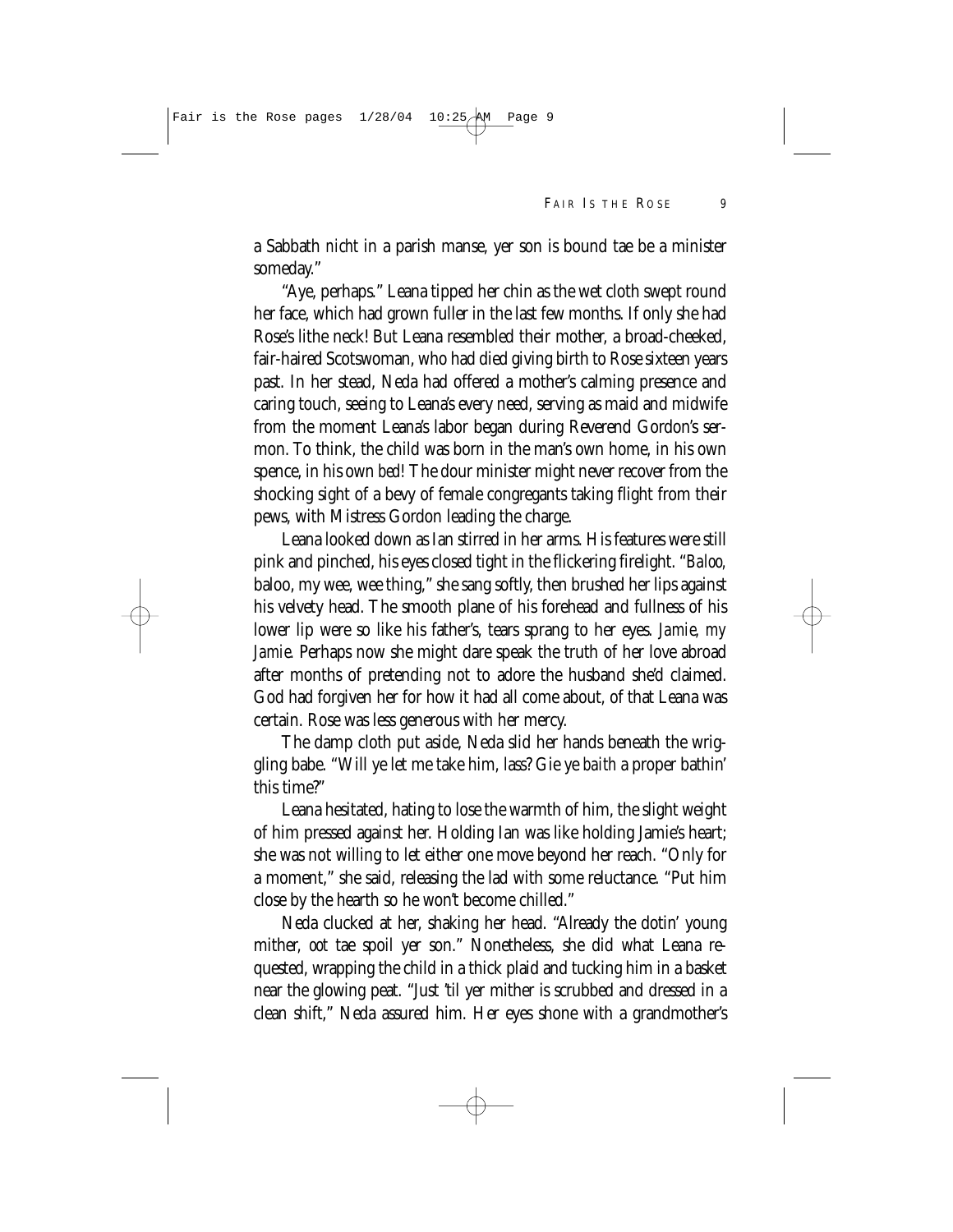pride. Turning her attention to the master bed, she quickly saw to Leana's comfort, lifting her weak limbs to bathe her, bidding her stand only long enough to slip the shift over her head, then whisking off the bed linens and replacing them with fresh ones. Leana raised no objection when Neda slid the family Bible between the two thin mattresses, knowing the woman meant only to safeguard mother and child while they slept. A harmless old custom meant to keep away the fairies.

"See how little time yer bath took?" Neda chided her, brushing the last of the tangles from her damp hair. "Rest a moment while I tend tae Ian."

Leana watched, enthralled, as Neda bathed the child from crown to toes using her bare hands and the last of the soapy water, slipping her fingers between the soft creases of his flesh, ignoring his whimpers of protest. "Hush, little one," Leana murmured. The hour was late and the Gordon household long since retired, the reverend and his wife having found refuge in a spare bed up the stair. Neda patted the babe dry while Leana cooed, "She's almost finished with you, lad." At last, newly wrapped and smelling sweeter than ever, Ian was delivered to her waiting arms, where he settled into an exhausted sleep.

"See ye do the same, Leana." Neda regarded her with a look that brooked no argument. "From time oot o' mind every mither kens she must sleep *whan* her babe does or *niver* sleep at all. 'Tis why I'll not stay here in the spence this nicht and risk keepin' ye awake wi' me snorin'. But ye can be sure I'll be oot in the hall if ye need me." She showed Leana how to rest on her side with the babe cradled just so, a rolled blanket pressed against his back to hold him safely in place. "Ye'll not nap long afore young Ian will need nursin'. Did ye…that is, have ye had a go at that?"

"Aye, when Jamie was here with me," Leana admitted, her neck heating. "It went well, I think."

Neda said nothing for a moment, eying her. "Will ye be wantin' me tae find a village woman? Bring her tae Auchengray as yer wet nurse—"

"Nae," Leana said decisively. "Perhaps the gentry prefer to let a stranger nurse their children, but I…" She lowered her gaze, at once self-conscious. "I'd rather manage on my own."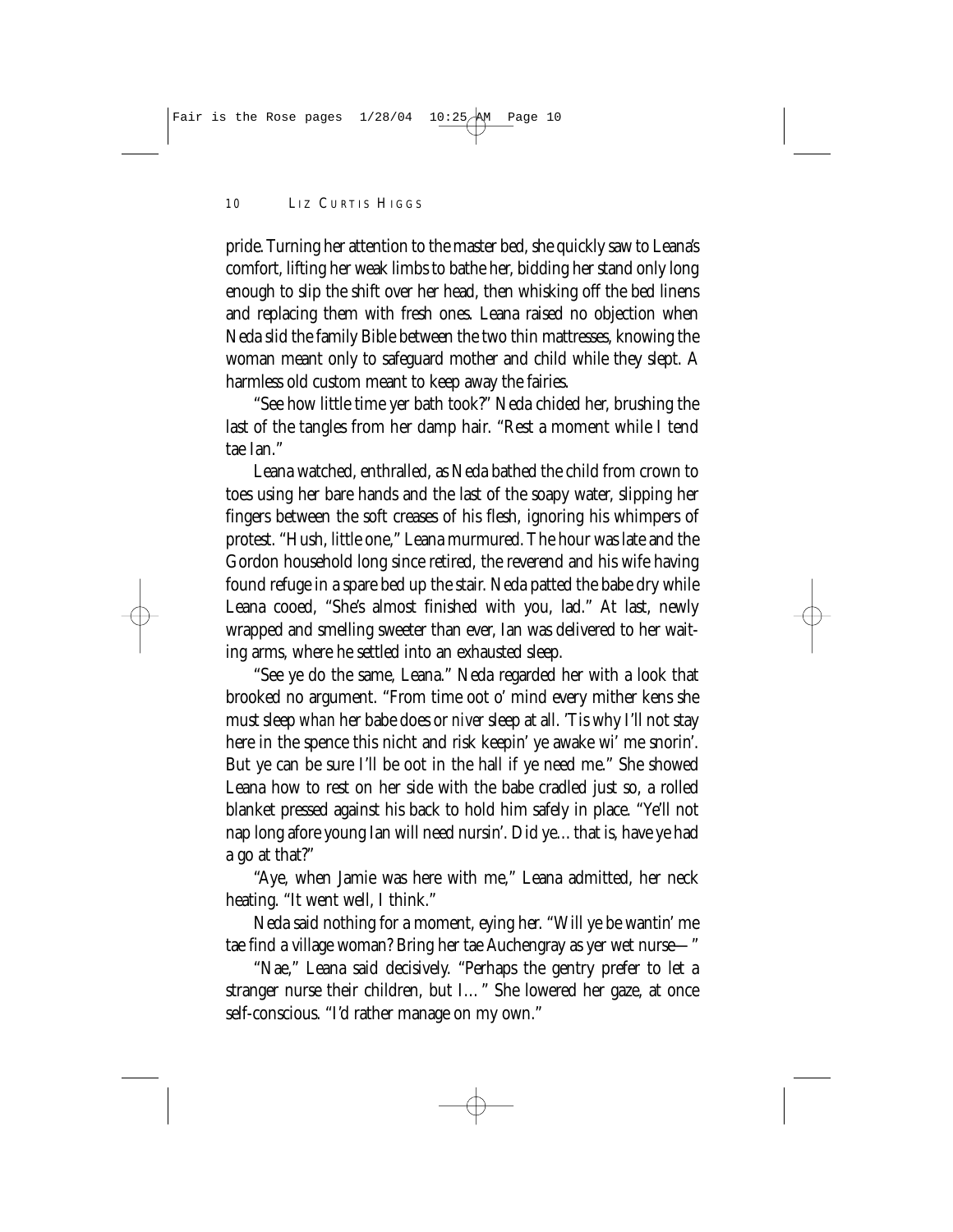"Guid." Neda nodded, looking relieved. " 'Nurse yer *bairn* this year, and do yer work next year,' goes the sayin'. 'Twas what yer mither did whan ye were born. God rest her soul, she could not do the same for wee Rose. But ye grew like a summer melon from yer mither's milk."

Leana touched her rounded cheek, fretting at the fullness she found there. "It seems I'm growing still."

"*Och!* Ye've the face o' a woman now, 'tis all. And if I may be *sae* bold, Mr. McKie seemed quite taken wi' yer *sonsie* face this nicht."

Leana pressed her lips tight to hold back a smile. Could it be true? "I must confess, my husband does seem…changed."

"Mair than ye ken. This mornin' outside the spence door Duncan prayed the man tae his knees."

Leana gasped. "*Jamie?* On his knees?"

"If I tell ye mair, I'll risk me own husband's ire, but I'll say this much, Mistress McKie." Neda smoothed her hand across Leana's brow, bending over her bed to whisper the rest of it. "Yer Jamie has pledged tae do right by ye and tae honor his marriage vows, whate'er it may cost him."

*Whate'er it may cost.* Leana let the words sink in, past the doubt that had built a hedgerow round her heart, beyond the scars of old wounds. Less than an hour ago, in this very room, Jamie had begged her forgiveness, sincerity written across every feature of his handsome face. He had said—had he not?—that nothing would come between them again. He had pleaded for a chance to start over, to begin anew.

And she had agreed, not counting the cost.

"But it will cost him Rose."

" 'Tis not yer concern, Leana," Neda said with a note of resolve, moving toward the door. "Jamie kens the cost and has called on the Almighty tae gie him strength." Her chin jutted out, challenging any naysayers. "Wrong has prevailed *lang* enough at Auchengray. Right will soon reign o'er that household, or yer husband will answer tae mine." The muffled bang of the door punctuated her charge as Neda disappeared into the hall.

Leana stared at the fire, almost too exhausted to sleep. Images of her dear sister nagged at her conscience. Rose holding Ian. Rose gazing at Jamie. Rose leaving the room alone. *Forgive me, Rose.* How often had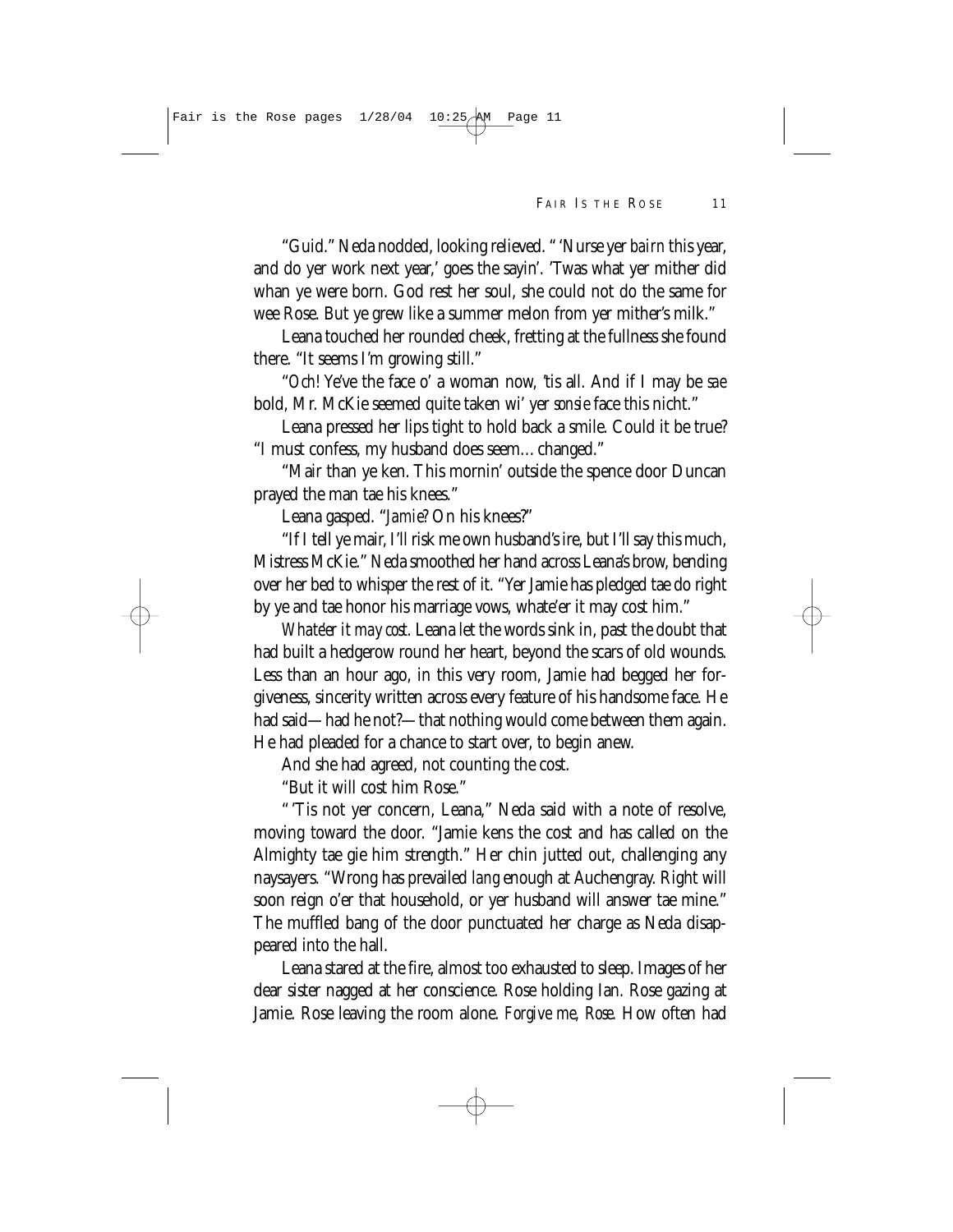she said those words? On her wedding day. On the day she knew she was carrying Ian. And a hundred other days besides. If Jamie honored his vows now, as he had promised he would, Leana feared she might say the words forever. *Please, Rose. Forgive me.*

Sleep came but soon departed. Awakened by Ian's cry, Leana shifted her body to accommodate him, guiding his tiny, insistent mouth to her breast. She shivered beneath the heavy plaid, longing for a warming pan to skim across the bedsheets or a hot brick wrapped in cloth to nestle at her feet. No matter. She had Ian in her arms, and he was enough to warm her heart if not her body. The night passed slowly, interrupted by another feeding, then the need for a fresh linen blanket for Ian. Leana drifted in and out of sleep, her legs aching with a dull pain, as though she'd run all three miles to Auchengray and back again. As was customary, Neda had buried the afterbirth the moment it was delivered, then assured Leana that her body would mend in due course. "Next time 'twill be easier," Neda had declared. Leana cared not how difficult it might be, if God would only provide a brother or sister for Ian someday.

Night turned to gray morning. She awoke to the sounds of the Gordon household stirring to life and a firm tap at the spence door. " 'Tis Neda, come tae see *aboot* the new mither." The housekeeper bustled into the spence holding a basin of steaming water. A maid bearing a candlelit breakfast tray was close on her heels, followed by another wide-eyed lass with an armload of towels. In short order mother and child were examined, changed, and fed, with their faces scrubbed clean and the bedding set aright.

"You're a very efficient nurse," Leana teased as the woman yanked the curtains aside to let in what little light the day had to offer. " 'Tis clear why Father never calls for a doctor from Dumfries."

"Och!" Neda tied back the thick folds of fabric. "Yer *faither* is sparin' his coin, that's all." Lachlan McBride's miserly ways were common knowledge among his fellow bonnet lairds with whom he did business. No one suffered from his tightly drawn purse strings more than his own household. "Speakin' o' yer faither," Neda reminded her, "ye're tae expect him at nine o' the clock for a peek at his new granbairn."

Leana sat up straighter in bed, making sure she was modestly cov-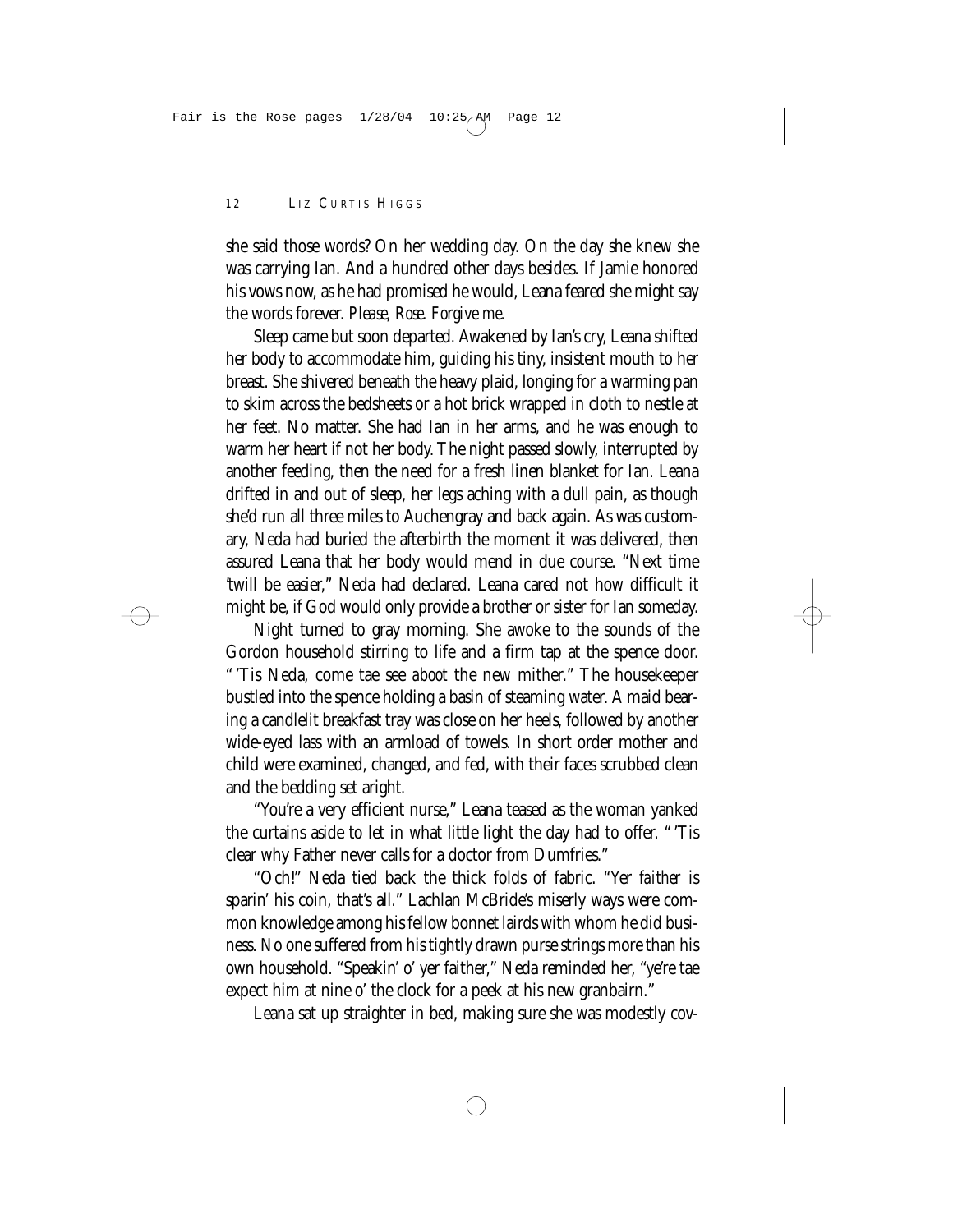ered and the babe's face easily viewed. Any visit with her father, however brief, was a trial from which she seldom emerged unscathed. She would hold her head high this day, however. In January the kirk session had pronounced her a wife, and *yestreen* the Lord had declared her a mother.

She was still arranging the folds of her bedding when her father's voice boomed from the hall. "Daughter, I trust I may enter and see this grandson of mine."

"Aye, Father." She wet her lips, a nervous habit. "Do come in."

The door banged open. Neda and the others flew from the room like hens, arms flapping, their voices unnaturally high. Lachlan McBride marched in, his greatcoat dusting the floor behind him. He pulled a chair by the bedside in a single broad sweep and sat with some ceremony, brushing the dust from his trousers. The silver threads stitched through his ebony hair glistened in the candlelight. If he could mint them, Leana knew he would.

She offered him a slight smile. "As you can see, Ian James McKie has arrived safe and sound."

Her father eyed the drowsy babe with mild interest. "So he has." He touched Ian's head as though to make certain the boy was real, then drew his hand back. "Tell his father there'll be no running off to Glentrool with my grandson. Ian must be raised at Auchengray. If the lad is to inherit my land someday, 'tis only right he think of it as his home."

"I'll tell him," Leana said, uneasy at the prospect of conveying such a message. Jamie chafed under Lachlan's tight reins, pulled more taut each day they remained in Newabbey and away from his own beloved parish of Monnigaff. Lachlan, both uncle and father-in-law to Jamie, served no one's interests but his own.

Her father then leaned forward to peer at her. "Quite a commotion you caused at the kirk *yestermorn.*"

"Forgive me, Father," she murmured. "A woman cannot choose when and where such things will happen."

"When you insisted on going to the Sabbath services in your delicate condition, do you recall how I cautioned you against it?"

Leana remembered his words exactly—"not prudent"—but merely nodded.